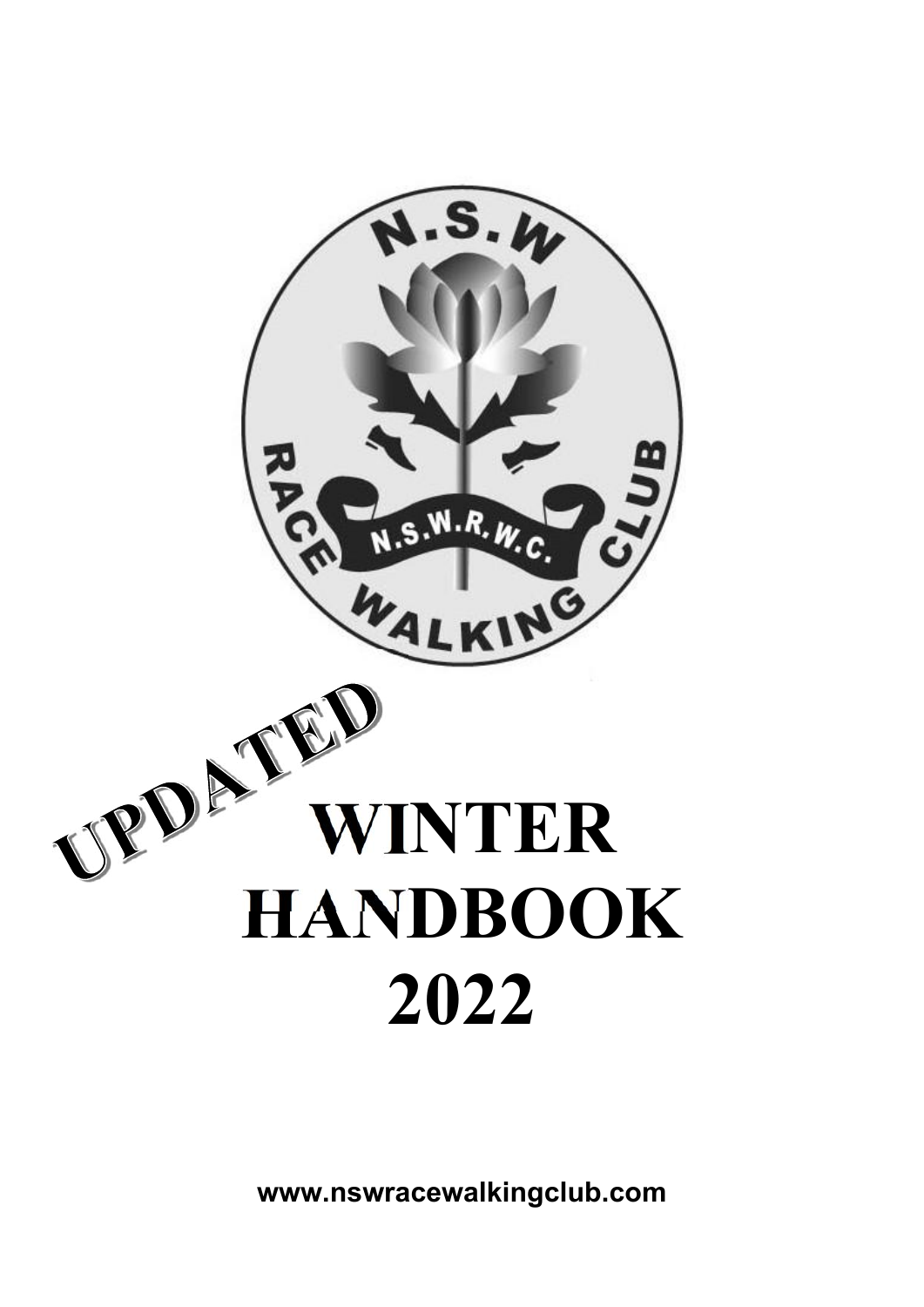# **Table of Contents**

| <b>New South Wales Race Walking Club Inc.</b>                     |  |
|-------------------------------------------------------------------|--|
| 2022 winter season                                                |  |
|                                                                   |  |
|                                                                   |  |
| 3. Judging                                                        |  |
|                                                                   |  |
|                                                                   |  |
|                                                                   |  |
|                                                                   |  |
| 8. Start                                                          |  |
| 10. Drinking / Sponging and Refreshment Stations in Road Events 4 |  |
| <b>Club Rules</b>                                                 |  |
|                                                                   |  |
|                                                                   |  |
|                                                                   |  |
|                                                                   |  |
|                                                                   |  |
|                                                                   |  |
|                                                                   |  |
|                                                                   |  |
|                                                                   |  |
|                                                                   |  |
|                                                                   |  |
|                                                                   |  |
| Water                                                             |  |
|                                                                   |  |
|                                                                   |  |
|                                                                   |  |
| Most Distance walked during the season (Long & Medium             |  |
|                                                                   |  |
| Fun Run                                                           |  |
|                                                                   |  |
| <b>Enquiries</b>                                                  |  |
|                                                                   |  |
|                                                                   |  |
| Web Address                                                       |  |
|                                                                   |  |
|                                                                   |  |
|                                                                   |  |
|                                                                   |  |
| Venues                                                            |  |
|                                                                   |  |

# **www.nswracewalkingclub.com**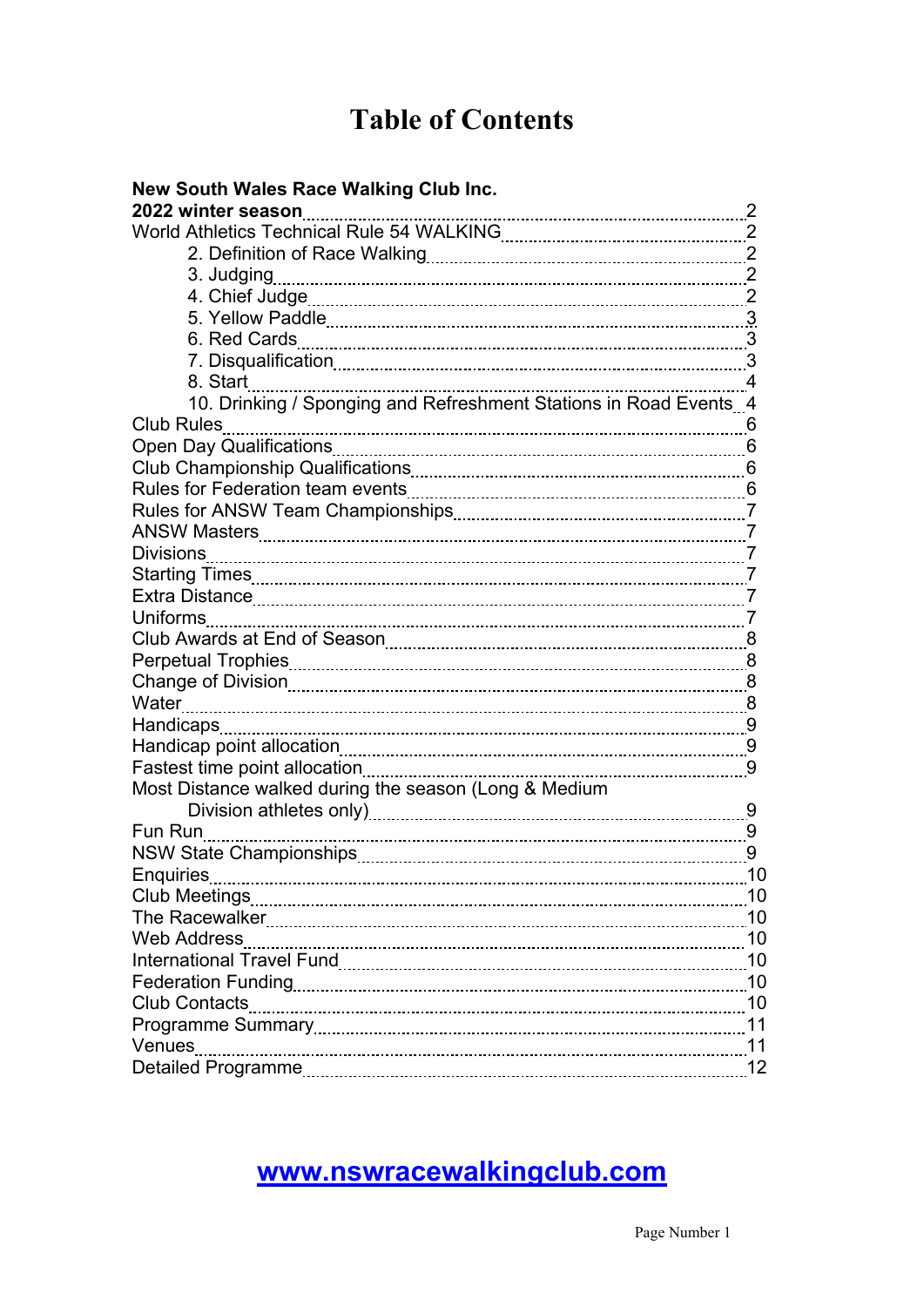## **New South Wales Race Walking Club**

#### **2022 winter season**

The NSW Race Walking Club (NSWRWC) was founded in 1911 to meet a particular athletic need. It is one of the oldest athletic bodies in NSW. The aims of the club are to encourage race walking and to develop competent judges, coaches and officials.

The NSWRWC conducts on behalf of Athletics NSW the majority of the NSW Road Walking Championships during the winter season. In addition a full program of club competition is conducted. These programs are designed to cater for males and females of all age groups from Little Athletics to Masters. Competitors of all standards are provided for with a range of graded events of varying distances with both handicap and scratch results and point scores.

#### Extracts from World Athletics - Technical Rules

PART VI - RACE WALKING EVENTS (In force from 1 November 2019) 54. (Rule 230) Race Walking

## **Definition of Race Walking**

54.2 Race Walking is a progression of steps so taken that the walker makes contact with the ground, so that no visible (to the human eye) loss of contact occurs. The advancing leg must be straightened (i.e. not bent at the knee) from the moment of first contact with the ground until the vertical upright position.

## **Judging**

54.3 Judging, as follows:

54.3.1 The appointed Judges of Race Walking shall elect a Chief Judge, if one has not been appointed previously.

54.3.2 All the Judges shall act in an individual capacity and their judgements shall be based on observations made by the human eye.

54.3.4 For Road Races, there should normally be a minimum of six to a maximum of nine Judges including the Chief Judge.

54.3.5 For Track Races, there should normally be six Judges including the Chief Judge.

## **Chief Judge**

54.4 Chief Judge, as follows:

54.4.1 In competitions held under paragraphs 1.1, 1.2, 1.3, 1.4 and 1.6 of the International Competition definition, the Chief Judge has the power to disqualify an athlete in the last 100m, when their mode of progression obviously fails to comply with Rule 54.2 of the Technical Rules regardless of the number of previous Red Cards the Chief Judge has received on that athlete. An athlete who is disqualified by the Chief Judge under these circumstances shall be allowed to finish the race. They shall be notified of this disqualification by the Chief Judge or a Chief Judge's Assistant by showing the athlete a red paddle at the earliest opportunity after the athlete has finished the race.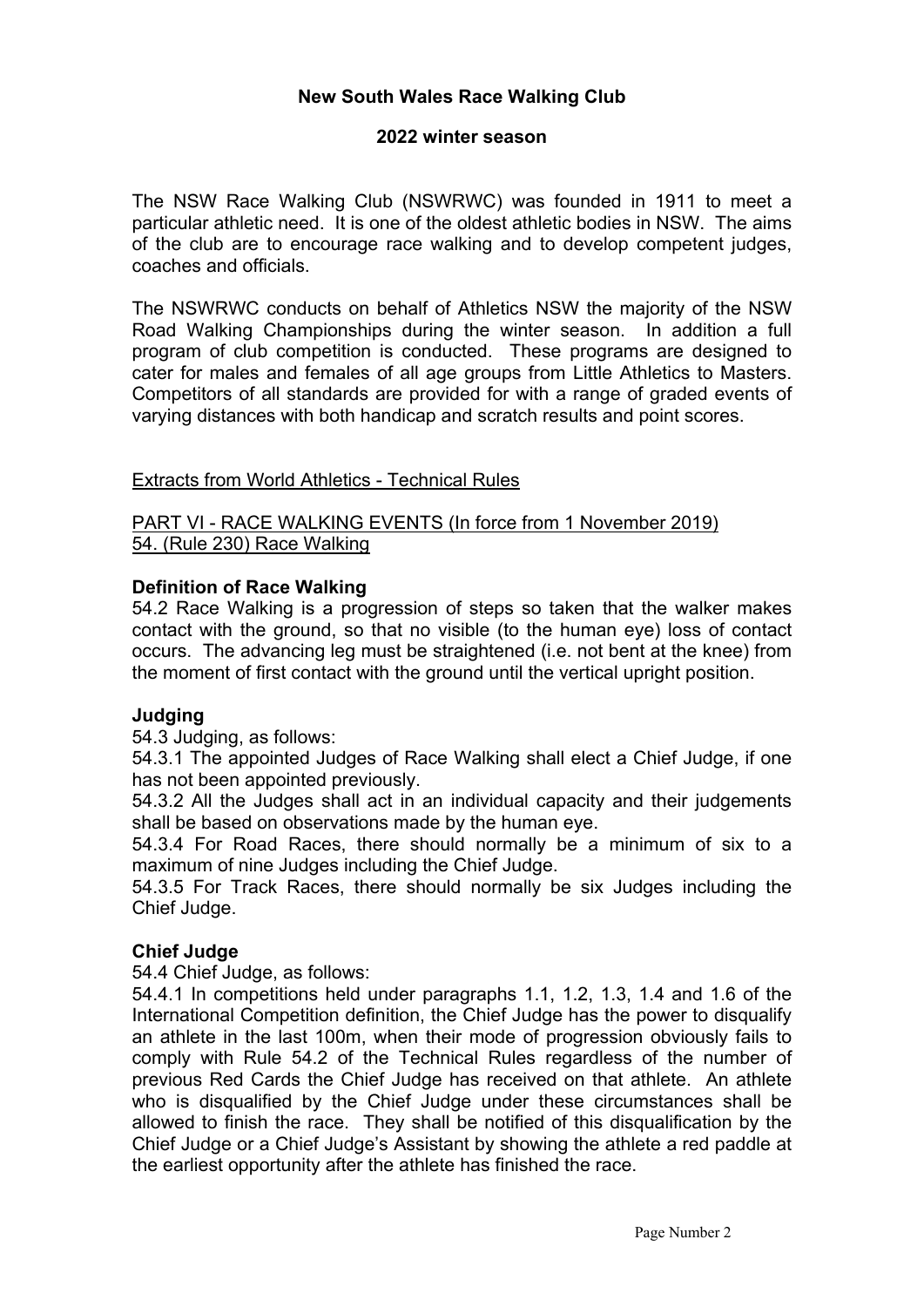54.4.2 The Chief Judge shall act as the supervising official for the competition, and act as a Judge only in the special situation noted in Rule 54.4.1. In competitions held under paragraphs 1.1, 1.2, 1.3 and 1.6 of the International Competition definition, two or more Chief Judge's Assistants shall be appointed. The Chief Judge's Assistant(s) are to assist with the notification of disqualifications only and shall not act as Race Walking Judges.

54.4.3 For all competitions held under paragraphs 1.1, 1.2, 1.3 and 1.6 of the International Competition definition and where possible for other competitions, an official in charge of the Posting Board(s) and a Chief Judge's Recorder shall be appointed.

## **Yellow Paddle**

54.5 When a Judge is not completely satisfied that an athlete is fully complying with Rule 54.2 of the Technical Rules, they should, where possible, show the athlete a yellow paddle with the symbol of the offence on each side.

An athlete cannot be shown a second yellow paddle by the same Judge for the same offence. Having shown a yellow paddle to an athlete, the Judge shall inform the Chief Judge of their action after the competition.

#### **Red Cards**

54.6 When a Judge observes an athlete failing to comply with Rule 54.2 of the Technical Rules by exhibiting visible loss of contact or a bent knee during any part of the competition, the Judge shall send a Red Card to the Chief Judge.

#### **Disqualification**

54.7 Disqualification, as follows:

54.7.1 Except as provided in Rule 54.7.3 of the Technical Rules, when three Red Cards from three different Judges have been sent to the Chief Judge on the same athlete, the athlete is disqualified and they shall be notified of this disqualification by the Chief Judge or a Chief Judge's Assistant by being shown a red paddle. The failure to give notification shall not result in the reinstatement of a disqualified athlete.

54.7.3 A Penalty Zone shall be used for any race where the applicable regulations for the competition so provide and may be used for other races as determined by the relevant governing body or Organisers. In such cases, an athlete will be required to enter the Penalty Zone and remain there for the applicable period once they have received three Red Cards and are so advised by the Chief Judge or someone delegated by them.

The applicable period in the Penalty Zone shall be as follows:

| Races up to and including | Time      |
|---------------------------|-----------|
| 5000m/5km                 | $0.5$ min |
| 10,000m/10km              | 1 min     |
| 20,000m/20km              | 2 min     |
| 30,000m/30km              | 3 min     |
| 35,000m/50km              | 3.5 min   |
| 40,000m/40km              | 4 min     |
|                           |           |

An athlete who fails to enter the Penalty Zone when required to do so, or remain there for the applicable period, shall be disqualified by the Referee.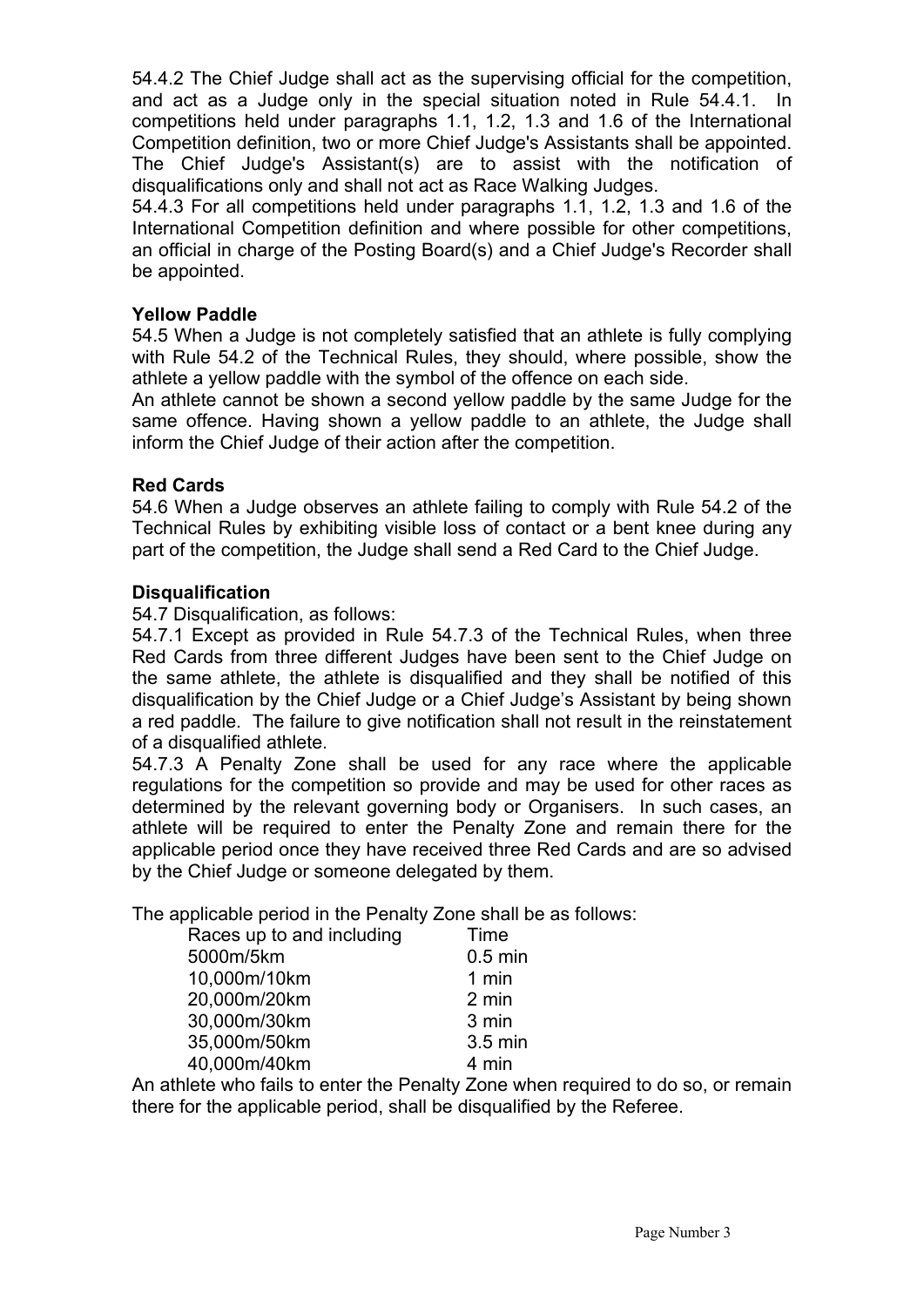54.7.4 If, under Rule 54.7.3 of the Technical Rules, an athlete receives a third Red Card and it is no longer practicable to direct them to enter the Penalty Zone before the end of the race, the Referee shall add the time they would have been required to spend in the Penalty Zone to their finishing time and adjust the finishing order as may be necessary.

54.7.5 If, at any time when Rule 54.7.3 of the Technical Rules applies, an athlete receives an additional Red Card from a Judge other than one of the three who had previously sent a Red Card, they shall be disqualified.

54.7.6 In Track Races, an athlete who is disqualified shall immediately leave the track and, in Road Races, shall, immediately after being disqualified, remove the distinguishing bibs and leave the course. Any disqualified athlete who fails to leave the course or track or comply with directions given under Rule 54.7.3 of the Technical Rules to enter and remain for the required period in the Penalty Zone may be liable to further disciplinary action in accordance with Rule 18.5 of the Competition Rules and Rule 7.2 of the Technical Rules.

54.7.7 One or more Posting Boards shall be placed on the course and near the finish to keep athletes informed about the number of Red Cards that have been sent to the Chief Judge for each athlete. The symbol of each offence should also be indicated on the Posting Board.

54.7.8 For all competitions falling under paragraph 1.1 of the International Competition definition, hand held computer devices with transmission capability must be used by the Judges to communicate all Red Cards to the Recorder and the Posting Board(s). In all other competitions, in which such a system is not used, the Chief Judge, immediately after the end of the event, shall report to the Referee the identification of all athletes disqualified under Rules 54.4.1, 54.7.1 or 54.7.3 of the Technical Rules by indicating the bib identification, the time of the notification and the offences; the same shall be done for all the athletes who received Red Cards.

## **Start**

54.8 The races shall be started by the firing of a gun, cannon, air horn or like device. The commands for races longer than 400m shall be used (Rule 16.2.2 of the Technical Rules). In races which include a large number of athletes, fiveminute, three-minute and one-minute warnings before the start of the race should be given. On the command "On your marks", the athletes shall assemble on the start line in the manner determined by the organisers. The Starter shall ensure that no athlete has their foot (or any part of their body) touching the start line or the ground in front of it, and shall then start the race.

## **Drinking / Sponging and Refreshment Stations in Road Events**

## *(Walkers shall provide their own water in a labelled and suitable bottle,* **no sponges or cups will be supplied or used by the NSWRWC.)**

54.10 Drinking/Sponging and Refreshment Stations in Road Events, as follows: 54.10.1 Water and other suitable refreshments shall be available at the start and finish of all races.

54.10.2 For all events of 5km or longer up to and including 10km, water only drinking / sponging stations shall be provided at suitable intervals if weather conditions warrant such provision.

Note: Mist stations may also be arranged, when considered appropriate under certain organisational and/or climatic conditions.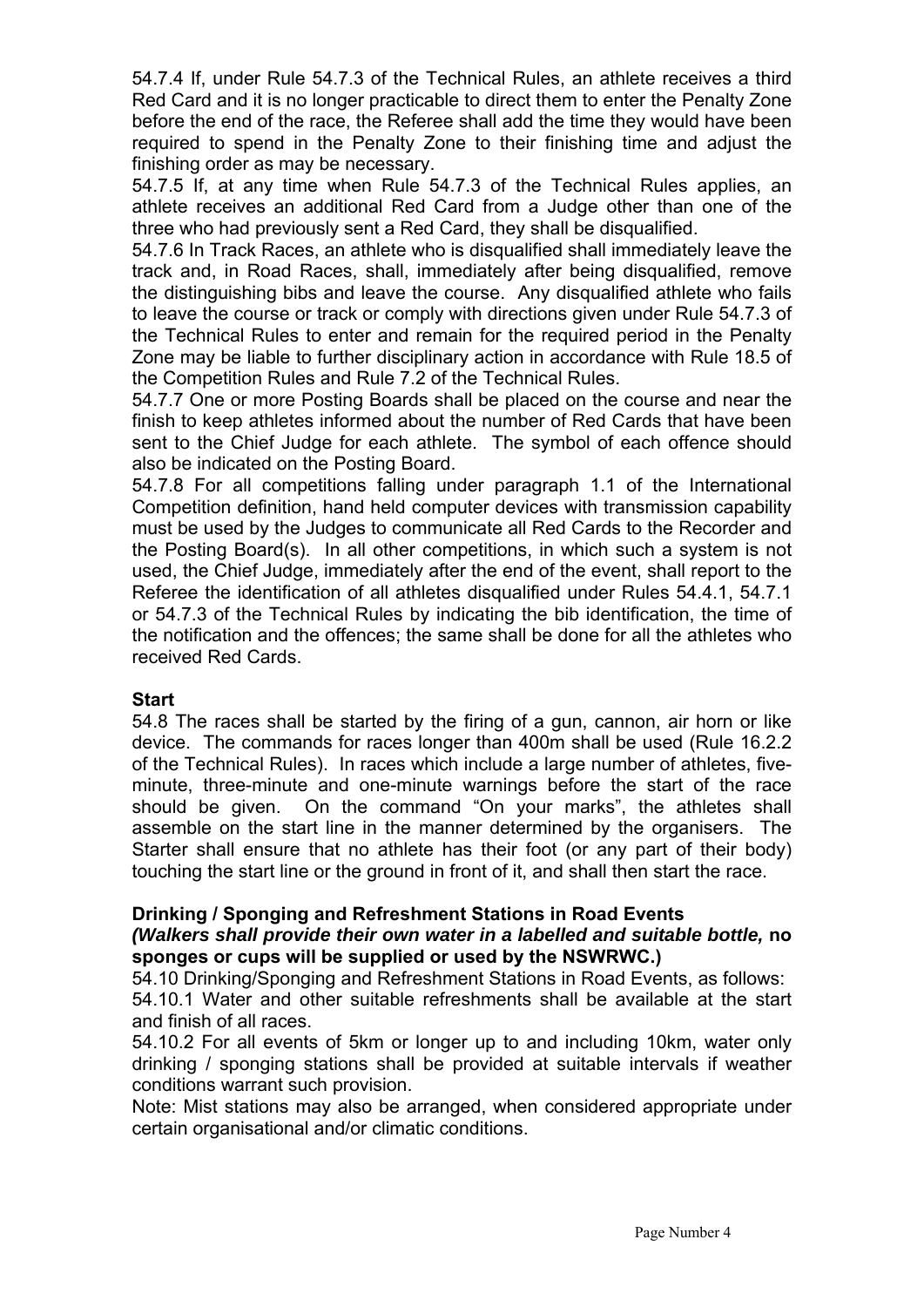54.10.3 For all events longer than 10km, refreshment stations shall be provided every lap. In addition, water only drinking / sponging stations shall be placed approximately midway between the refreshment stations or more frequently if weather conditions warrant such provision.

54.10.4 Refreshments, which may be provided by either the Organisers or the athlete, shall be placed at the stations so that they are easily accessible to, or may be put by authorised persons into the hands of, the athletes. Refreshments provided by the athletes shall be kept under the supervision of officials designated by the Organisers from the moment that the refreshments are delivered by the athletes or their representatives. Those officials shall ensure that the refreshments are not altered or tampered with in any way.

54.10.5 Authorised persons may not enter the course nor obstruct any athlete. They may hand the refreshment to the athlete either from behind, or from a position no more than one metre to the side, but not in front, of the table.

54.10.6 In competitions held under paragraphs 1.1, 1.2, 1.3 and 1.6 of the International Competition definition, a maximum of two officials per Member may be stationed at any one time behind the table. No official or authorised person shall, under any circumstances, move beside an athlete while they are taking refreshment or water.

Note: For an event in which a Member may be represented by more than three athletes, the Technical Regulations may allow additional officials at the refreshment tables.

54.10.7 An athlete may, at any time, carry water or refreshment by hand or attached to their body provided it was carried from the start or collected or received at an official station.

54.10.8 An athlete who receives or collects refreshment or water from a place other than the official stations, except where provided for medical reasons from or under the direction of race officials, or takes the refreshment of another athlete, should, for a first such offence, be warned by the Referee normally by showing a yellow card. For a second offence, the Referee shall disqualify the athlete, normally by showing a red card. The athlete shall then immediately leave the course.

Note: An athlete may receive from or pass to another athlete refreshment, water or sponges provided it was carried from the start or collected or received at an official station. However, any continuous support from an athlete to one or more others in such a way may be regarded as unfair assistance and warnings and/or disqualifications as outlined above may be applied.

## **The above Rules should be read in conjunction with the Athletics Australia General Rules.**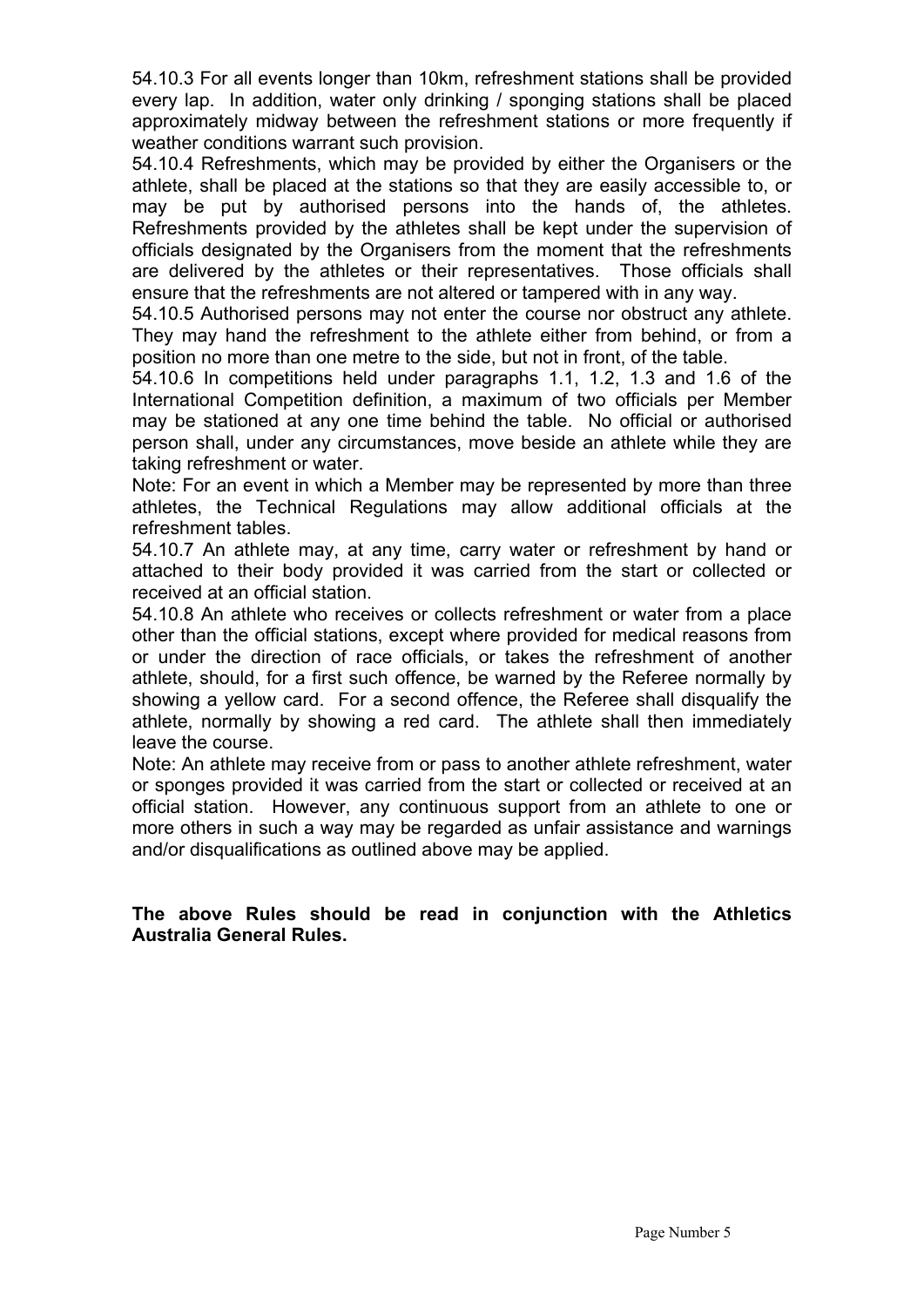## **Club Rules**

Walkers must be members of both the NSWRWC and either Athletics NSW or LANSW.

Walkers must be financial members of NSWRWC before competing. Two weeks grace will be allowed to become a financial member of ANSW or LANSW.

Should unforeseen circumstances make it necessary this programme may be changed by the Executive of the NSWRWC and in the case of State Championships by Athletics NSW.

## **Walk judges have the responsibility of umpiring during all club events.**

## **Open Day Qualifications**

To be eligible for Handicap and Fastest Time awards on Open Days competitors must compete in their nominated division on 2 prior occasions for the Nepean Open Day and 3 times for the Sutherland District Open Day and the Parramatta Little Athletics Open Day.

For all club events and Open days, all competitors must be at the starting point of the race at least 10 minutes prior to the advertised starting time. Race fees must be paid and names entered on official race sheets before marshalling time of the race.

Awards will be presented to Male & Female Fastest in each division, and for 1<sup>st</sup>.  $2<sup>nd</sup>$ ,  $3<sup>rd</sup>$  for Combined Handicap winners in each division. Winners of a Fastest award cannot win a Handicap award.

## **Club Championship Qualifications**

To be eligible to compete in the Club Championships, competitors must have competed in their nominated division in a combined total of 50% of Events, including Open Days and June Canberra Federation from the start of the season.

State Championships do not count towards qualification.

Trophies 1st, 2nd, 3rd for Male & Female Fastest in each division, medals 1st, 2nd, 3<sup>rd</sup> for Combined Handicap winners in each division. Winners of a Fastest trophy cannot win a Handicap medal.

## **Rules for Federation team events**

Team finish points will be computed from the first 3 members from the same club who cross the line - non scoring competitors will not be counted in computing team scores.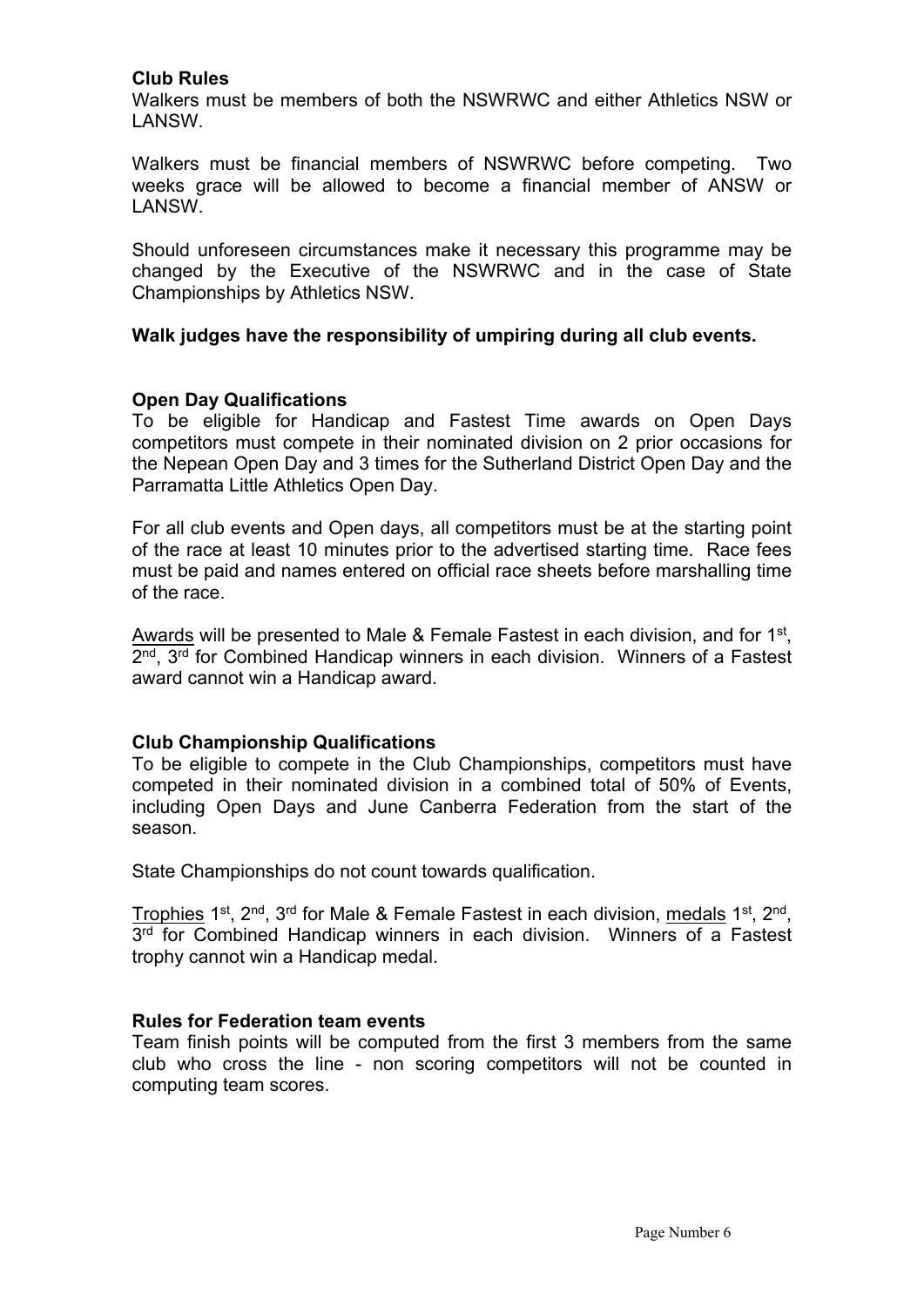### **Rules for ANSW Team Championships**

The ANSW Teams Championships will be conducted in accordance with the rules for team points scoring as set down by Athletics NSW.

#### **ANSW Masters**

Masters Age groups are 35 years plus, 45 years plus and 55 years plus, refer to ANSW website.

#### **Divisions**

The programme has been divided into 7 divisions: Long, Medium, Short, U/16 yrs, U/14 yrs, U/12 yrs and U/10 yrs.

Male and female will compete in the same divisions.

To be eligible for U/16 yrs, U/14 yrs, U/12 yrs and U/10 yrs, competitors must be under those ages as at 31<sup>st</sup> December, 2022.

#### **Starting Times**

Starting times will be followed as closely as possible to times listed in the program. However, some races may vary according to conditions on the day. It is suggested that intending competitors arrive at the venue at least 30 minutes before advertised starting times.

| <b>Club Events and</b> | Long              | $1.45$ pm |
|------------------------|-------------------|-----------|
| Open Days:             | Medium            | $1:45$ pm |
|                        | Short             | $2:00$ pm |
|                        | $U/16$ yrs        | $2:15$ pm |
|                        | $U/14$ yrs        | $2:30$ pm |
|                        | $U/12$ yrs        | $2:45$ pm |
|                        | $U/10$ yrs        | $2:50$ pm |
|                        | Fun Run to follow |           |

#### **Extra Distance**

Any Long division walker wishing to walk a longer distance than their grade distance, can do so provided they advise when they are paying their entry fee. Points/LD will be only awarded to the smaller distance.

#### **Uniforms**

For all club events, Open Days and Federation events, the uniform of the NSWRWC must be worn. Any competitors not in the correct uniform of NSWRWC will not be included in point scores.

The uniform of the NSWRWC is a sky blue top and black bottoms. The registration numbers must be firmly affixed to both front and back.

For all State Championship events the uniform of the member's registered club shall be worn. The registration numbers must be firmly affixed to both front and back.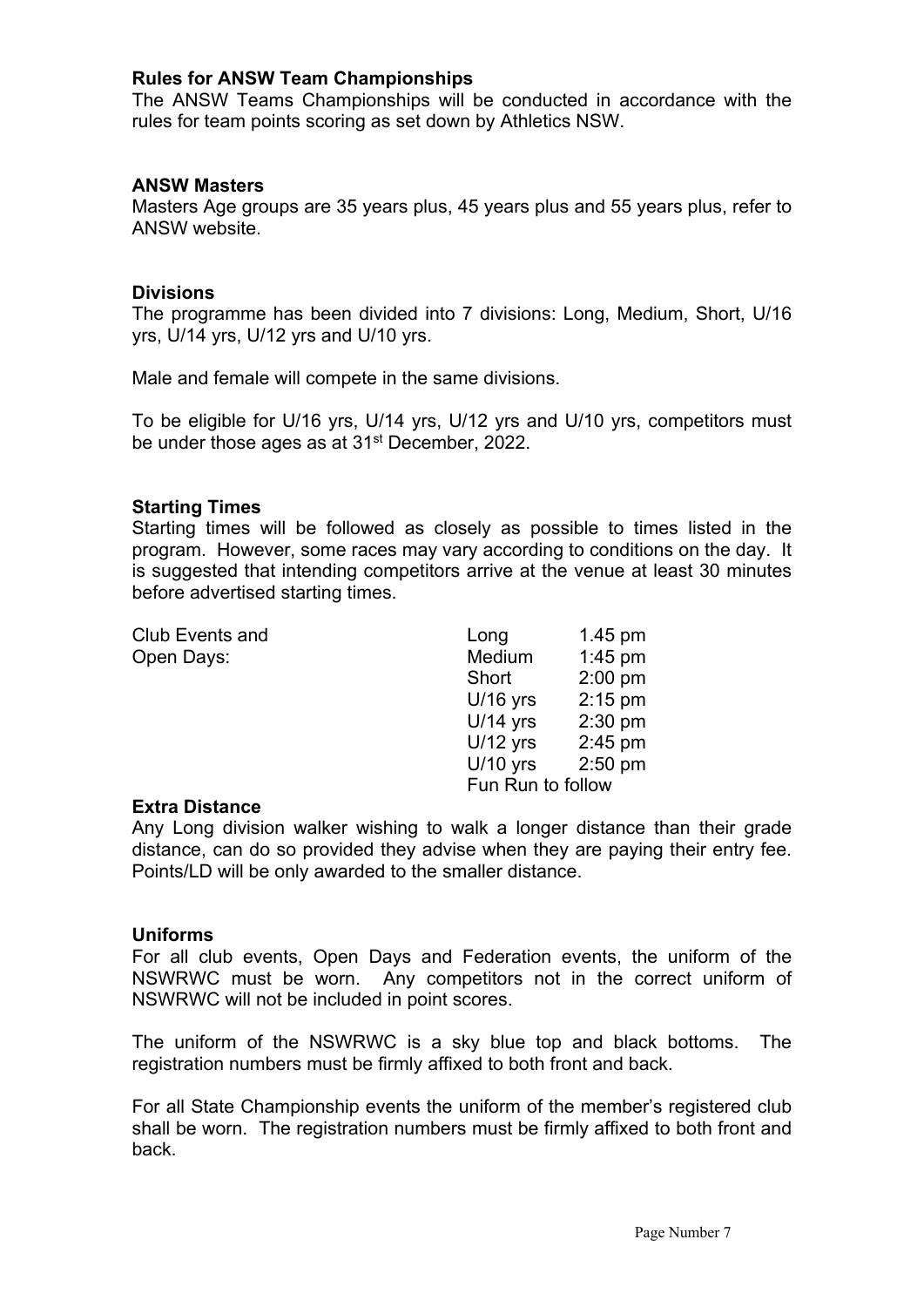## **Club Awards at End of Season**

A season point score will be maintained and the Committee will decide on the number of trophies to be awarded to each Division for Handicap and Fastest Time.

To be eligible for an award a competitor must have competed in their nominated division in a combined total of 50% of events, including Open days and June Canberra Federation from the start of the season.

State Championships do not count towards qualification.

## A Competitor can only be eligible for awards in one division.

Trophies will be presented to U/10 yrs, U/12 yrs, U/14 yrs and U/16 yrs. Awards to Short, Medium, Long divisions.

## **Perpetual Trophies**

To be presented the week following the competition. See our website for photographs/information of these trophies.

## **Change of Division**

If a competitor elects to compete in a division other than their nominated division they will receive one handicap point only and no fastest points.

If a competitor wishes to change divisions they will forfeit all points in the previous division.

## **Water**

Walkers are required to bring their own filled water bottles, labelled with their Name & Competition No., to be placed on the table provided prior to the start of their race. This is the ONLY place walkers can collect water from during races of 5km or longer up to and including 10km, that is water only.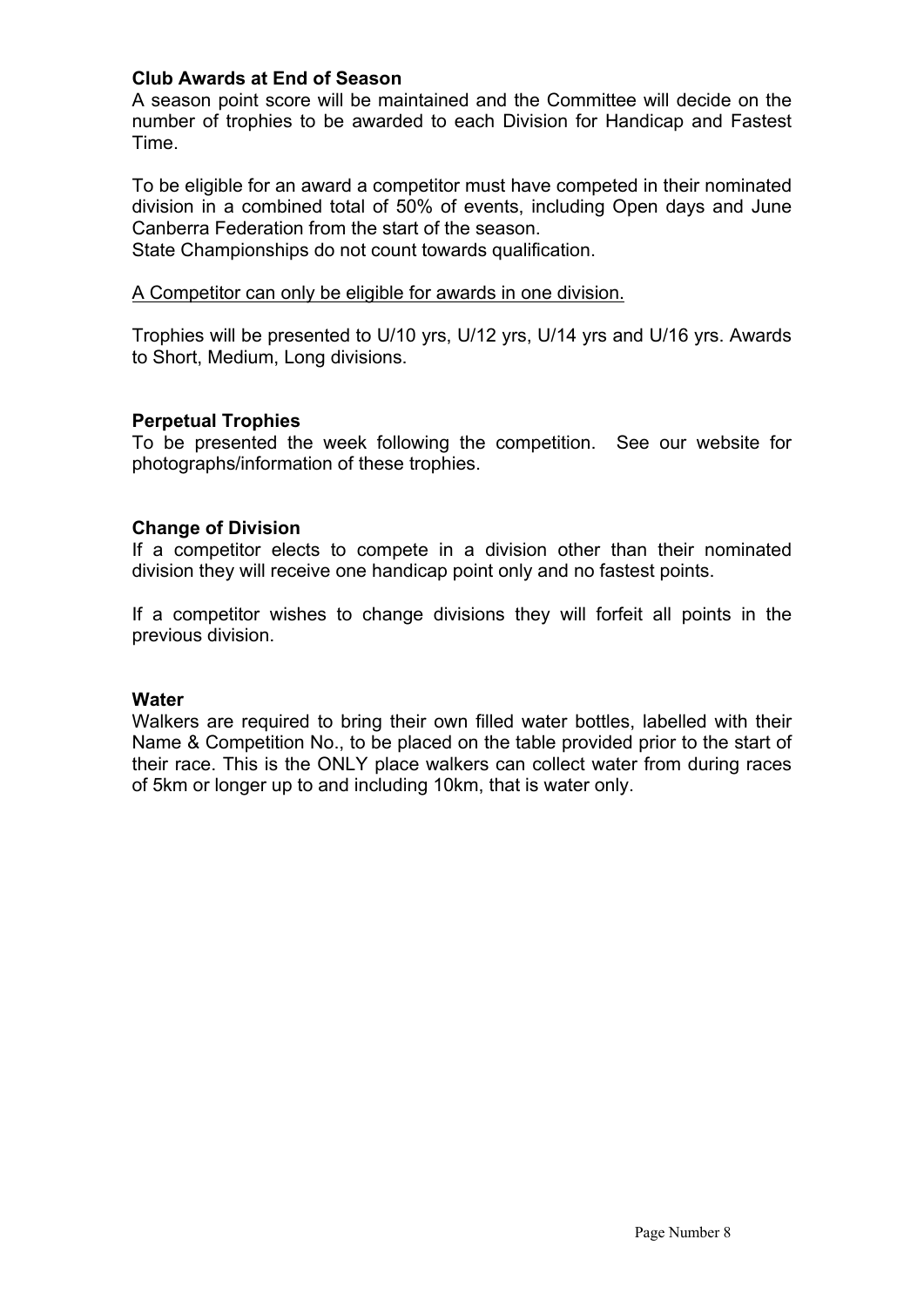## **Handicaps**

Handicaps are calculated on each individual distance and if an athlete has not walked that distance, to the nearest distance. Handicaps are given after an athlete has successfully completed two walks without disqualification. State Championship and Federation Event times are not taken into consideration only Club and Open days. Contact the Committee for clarification.

## **Handicap Point Allocation**

Male and female compete in the same division and in one Handicap point score for each division. Points of 7,5,4,3,2,1 for first to sixth place on handicap **plus** all competitors receive 1 point for starting and 1 point for completing the course without disqualification.

1 point for starting and 1 point for completing the course without disqualification will be allocated for events marked NPS except for Under 12 yrs and Under 10 yrs division athletes who compete in any ANSW State events.

At the June Canberra Federation athletes also receive 1 point for starting and 1 point for completing the course without disqualification in only one event.

## **Fastest time point allocation**

Separate Male and Female Fastest Time Point Scores will be maintained for each Division and points of 7,5,4,3,2,1 for first to sixth fastest time recorded.

**Most Distance walked during the season** (Long & Medium division athletes only)

For events marked LD, kilometres completed by each competitor during these events will be totalled and trophies presented to the competitor at the end of the season who has completed the most distance.

Men - Harry Barrett Perpetual Trophy

Women - Charles Neasby Perpetual Trophy

If walkers participate in two events at the same competition, only the longer distance will count.

## **Fun Run 1km and 2km**

At the conclusion of the walk events on Club and Open days a Fun Run will be conducted and trophies will be presented on Presentation Day.

Trophies 1<sup>st</sup>, 2<sup>nd</sup>, 3<sup>rd</sup> for combined Fastest in each distance and 1<sup>st</sup>, 2<sup>nd</sup>, 3<sup>rd</sup> for combined Handicap winners in each distance. Winners of a Fastest trophy cannot win a Handicap trophy.

**NSW State Championships 2022** - Age as at 31/12/2022 Entries are taken online with Athletics NSW at

https://www.nswathletics.org.au/home/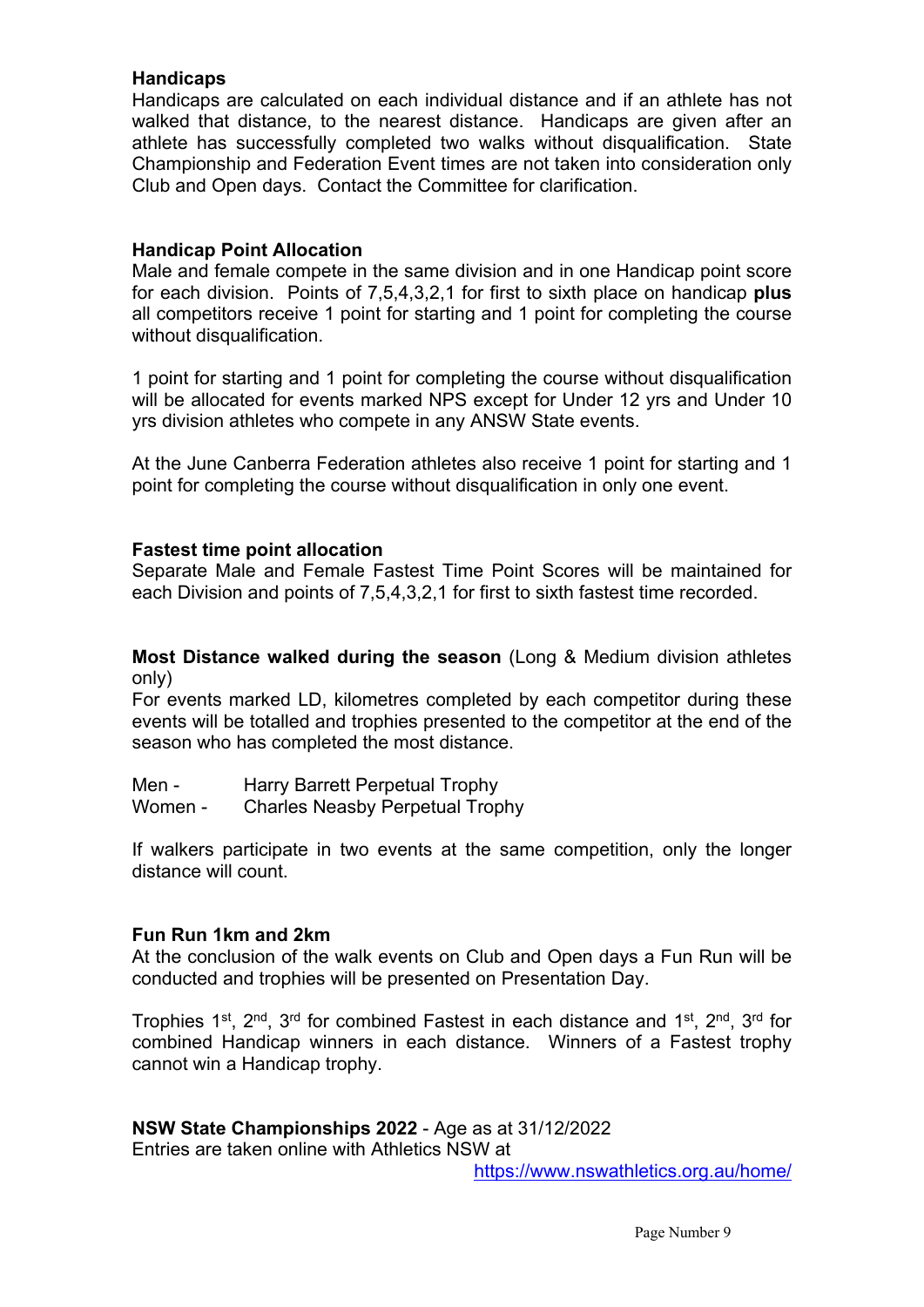## **Enquiries**

Any complaints to be in writing and signed then handed to the Secretary for discussion at the next Club meeting.

#### **Club Meetings**

Regular Club meetings are held during the season on Saturday starting at 12.15pm. All members are encouraged to attend and participate.

#### **The Racewalker**

The Racewalker is the weekly newsheet and one is given free to each family when they register for their race each Saturday, if required, and it is also on the website by the following Friday. The Racewalker contains news, results and information regarding our Club.

#### **Web Address**

www.nswracewalkingclub.com

#### **International Travel Fund**

NSWRWC members will get 10 points each time they walk during the winter season, when observing the NSWRWC rules. This will be transferred into dollars when members apply to the International Travel Fund for assistance. When picked in overseas teams, (Olympic and Commonwealth Games when not funded, and any other overseas AA walking teams) members are eligible to receive an amount in respect to their attendance this season or last season, whichever is the greater amount. Example: - attendance 21 times in previous season, 8 times in current season, competitor receives \$210.

#### **Federation Funding**

For the first Federation in Canberra there is no funding.

For the second Federation conducted in all States except New South Wales and ACT, NSWRWC members will receive 5 points each time they walk during the current winter season at club events and Open days prior to the second Federation. This will be transferred into dollars when members enter and compete in an event at the second Federation. Financial NSWRWC officials appointed by Athletics Australia will receive the maximum amount.

## **Club Contacts**

Heather Mitchell 0402-205-300 heather\_m\_mitchell@yahoo.com.au

Jenny Lingley 0430-272-284 lingley@bigpond.net.au

Kirsten Crocker 0409-044-494 km584@optusnet.com.au

Jennie/Richard Rutter 02 9875-2178 jennierutter@gmail.com richardrutter53@gmail.com

Frank Overton 0419-234-334 foverton@gmail.com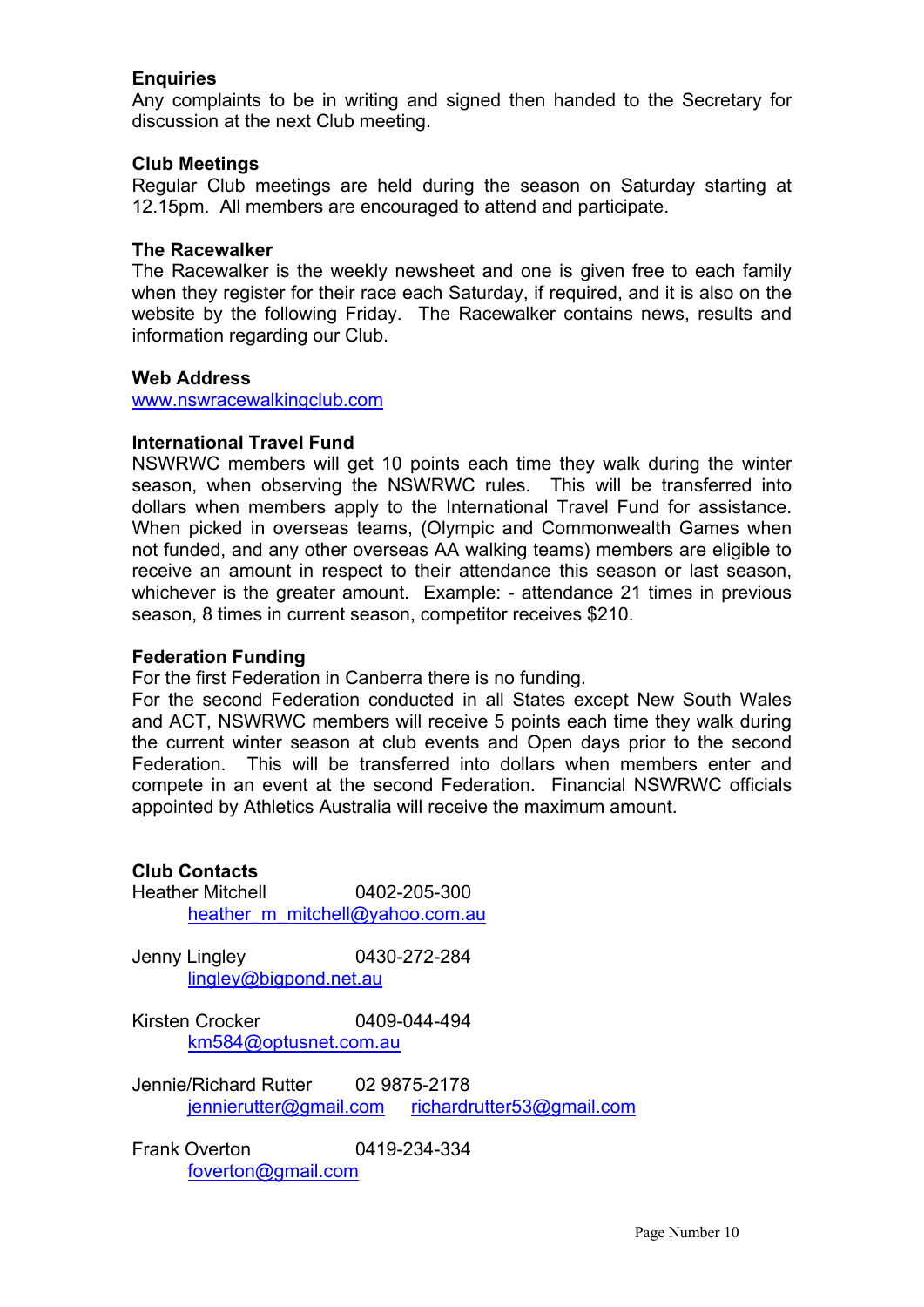## **2022 NSWRWC Programme Summary**

| <b>Date</b>             | <b>Event</b>                                       | Venue                  |
|-------------------------|----------------------------------------------------|------------------------|
| May 7                   | Club                                               | <b>Chipping Norton</b> |
| May 14                  | Club                                               | <b>Chipping Norton</b> |
|                         | <b>ANSW State</b>                                  |                        |
| <b>Sunday May 22</b>    | <b>Championships Short</b>                         | <b>Chipping Norton</b> |
|                         | <b>Walks</b>                                       |                        |
| <b>May 28</b>           | Club                                               | <b>Chipping Norton</b> |
| June 4                  | <b>Kevin Stone Memorial</b>                        | <b>Chipping Norton</b> |
|                         | <b>Nepean Open</b>                                 |                        |
| <b>Sunday June 12</b>   | <b>Federation</b>                                  | <b>Canberra</b>        |
| June 18                 | Club                                               | <b>Chipping Norton</b> |
| June 25                 | Club                                               | Woy Woy                |
| July 2                  | <b>Sutherland Open</b>                             | <b>Oatley</b>          |
| July 9                  | Club                                               | <b>Chipping Norton</b> |
|                         | <b>ANSW State</b>                                  |                        |
| July 16                 | <b>Championships Team</b>                          | Ourimbah               |
|                         | <b>Walks</b>                                       |                        |
| July 23                 | Parramatta Open                                    | <b>Chipping Norton</b> |
| July 30                 | Club                                               | <b>Chipping Norton</b> |
|                         | <b>ANSW State</b>                                  |                        |
| <b>Sunday August</b>    | <b>Championships Long</b>                          | <b>Chipping Norton</b> |
| <b>TBC</b>              | <b>Walks</b>                                       |                        |
| August 13               | Club                                               | <b>Chipping Norton</b> |
| August 20               | Club                                               | <b>Chipping Norton</b> |
| <b>August 27</b>        | <b>Club Championships</b>                          | <b>Chipping Norton</b> |
| <b>September 3</b>      | <b>Presentation Day</b>                            | <b>Chipping Norton</b> |
| <b>Sunday September</b> | <b>Second Federation &amp;</b>                     | Middle Park,           |
|                         |                                                    |                        |
| 11                      | <b>Athletics Australia</b><br><b>Championships</b> | <b>Melbourne</b>       |

#### **Venues**

**THERE HAVE BEEN SOME SUBURB NAME CHANGES. SO YOUR GPS CAN FIND US THEY ARE IN BRACKETS.** 

Homestead Avenue, Homestead Park, **Chipping Norton.** 

Moore Reserve, Morshead Drive, **Oatley. (Hurstville Grove)** 

Lions Park, North Burge Road**, Woy Woy.** 

Mt. Stromlo Forest Park, Dave McInness Road, Mt. Stromlo**, Canberra.**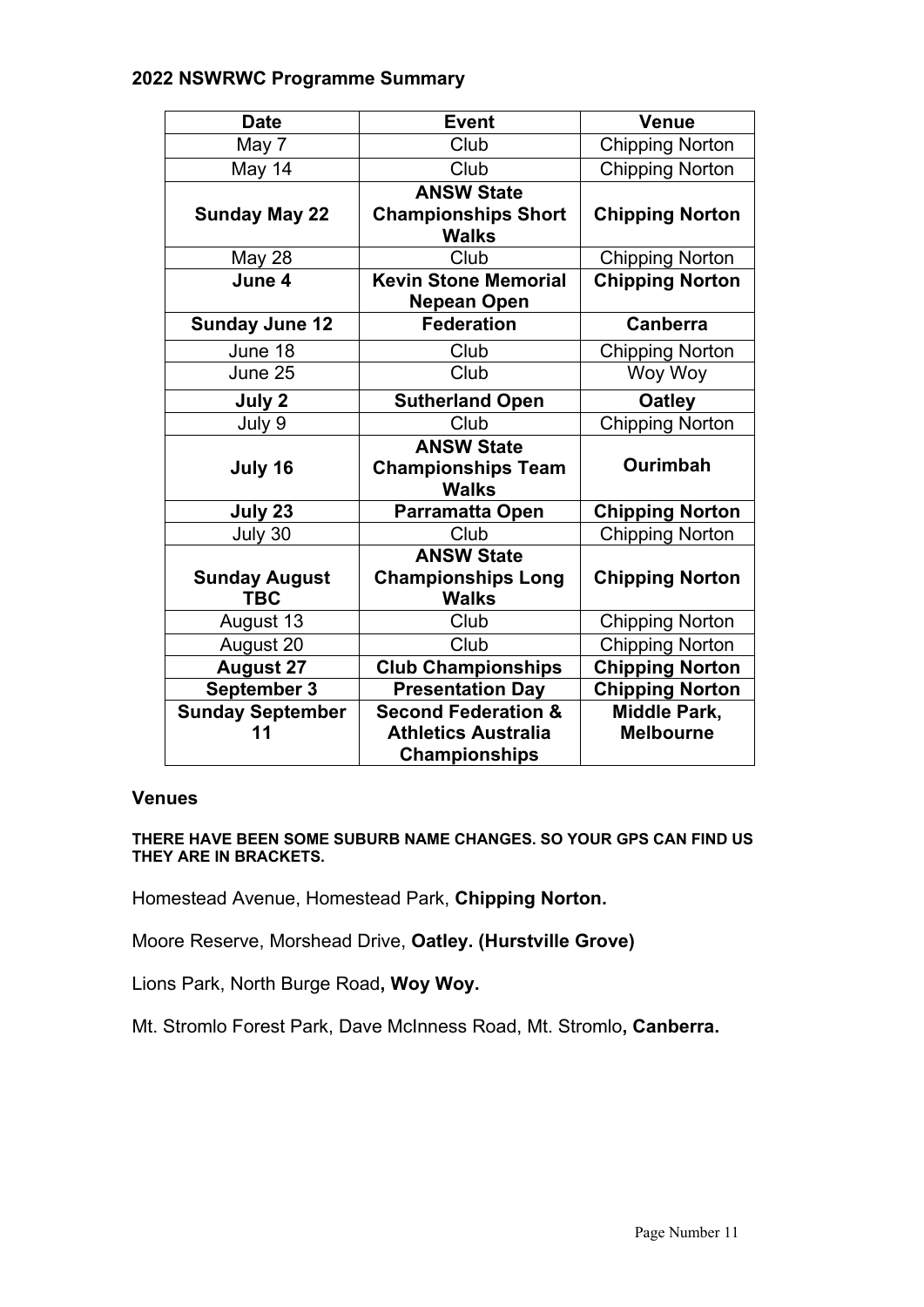#### **Detailed programme**

|             |                 |                |                 |                |              | <b>.CLUB EVENT</b> |
|-------------|-----------------|----------------|-----------------|----------------|--------------|--------------------|
| <b>TIME</b> | <b>DIVISION</b> | KM             | <b>HANDICAP</b> | <b>FASTEST</b> | <b>START</b> | <b>LONG</b>        |
|             |                 |                | <b>POINTS</b>   | <b>TIME</b>    |              | <b>DISTANCE</b>    |
| $1.45$ pm   | Long            | 8              | Combined        | M & F          | <b>SCR</b>   | M & F LD           |
|             | Medium          | 6              | Combined        | M & F          | <b>SCR</b>   | M & F LD           |
|             | Short           | 3              | Combined        | M & F          | <b>SCR</b>   |                    |
|             | $U/16$ yrs      | $\overline{2}$ | Combined        | M & F          | <b>SCR</b>   |                    |
|             | $U/14$ yrs      | 2              | Combined        | M & F          | <b>SCR</b>   |                    |
|             | $U/12$ yrs      | 1.5            | Combined        | M & F          | <b>SCR</b>   |                    |
|             | $U/10$ yrs      | .75            | Combined        | M & F          | <b>SCR</b>   |                    |
|             |                 |                |                 |                |              |                    |
|             |                 |                |                 |                |              | <b>CLUB EVENT</b>  |
| <b>TIME</b> | <b>DIVISION</b> | KM             | HANDICAP        | FASTEST        | <b>START</b> | <b>LONG</b>        |
|             |                 |                | <b>POINTS</b>   | <b>TIME</b>    |              | <b>DISTANCE</b>    |
| $1.45$ pm   | Long            | 10             | Combined        | M & F          | <b>SCR</b>   | M & F LD           |
|             | Medium          | 8              | Combined        | M & F          | <b>SCR</b>   | M & F LD           |
|             | Short           | $\overline{4}$ | Combined        | M & F          | <b>SCR</b>   |                    |
|             | $U/16$ yrs      | 3              | Combined        | M & F          | <b>SCR</b>   |                    |
|             | $U/14$ yrs      | 3              | Combined        | M & F          | <b>SCR</b>   |                    |
|             | $U/12$ yrs      | $\overline{c}$ | Combined        | M & F          | <b>SCR</b>   |                    |

**May 21… NO COMPETITION…** 

**May 22 SUNDAY Venue:..CHIPPING NORTON.…STATE Short Walk Championships**   *STATE Short Walk Championship entries close ONLINE at Athletics NSW the week prior.* 

#### **CANBERRA FEDERATION CHAMPIONSHIPS**

Lake Burley Griffin Carnival at Stromlo Forest Park, Canberra  *Entries close ONLINE 25th MAY, 5pm Sharp, NO LATE ENTRIES will be accepted*  Click to register: http://vrwc.org.au/wp1/55th-lbg-walkingcarnival/?fbclid=IwAR0xir15WoBhK4Ly2wRLqAFUiyQgXd-qoUPsf2S4bY\_zrywAApVEFpiA0Yc See club table, noticeboard or website for more information.

|           |                                                                                                    |                |                                  |                        | <b>.CLUB EVENT</b> |                                |
|-----------|----------------------------------------------------------------------------------------------------|----------------|----------------------------------|------------------------|--------------------|--------------------------------|
| TIME      | <b>DIVISION</b>                                                                                    | KM             | <b>HANDICAP</b><br><b>POINTS</b> | <b>FASTEST</b><br>TIME | <b>START</b>       | <b>LONG</b><br><b>DISTANCE</b> |
| $1.45$ pm | **Long                                                                                             |                | 12/15 Combined                   | M & F                  | <b>SCR</b>         | M & F LD                       |
|           | Medium                                                                                             | 10             | Combined                         | M & F                  | <b>SCR</b>         | M & F LD                       |
|           | Short                                                                                              |                | Combined                         | M & F                  | <b>SCR</b>         |                                |
|           | $U/16$ yrs                                                                                         | 4              | Combined                         | M & F                  | <b>SCR</b>         |                                |
|           | $U/14$ yrs                                                                                         | $\mathfrak{D}$ | Combined                         | M & F                  | <b>SCR</b>         |                                |
|           | $U/12$ yrs                                                                                         | 1.5            | Combined                         | M & F                  | <b>SCR</b>         |                                |
|           | $U/10$ yrs                                                                                         | .75            | Combined                         | M & F                  | <b>SCR</b>         |                                |
|           | **OPTION – Long Division walkers must advise at Entry table if they are doing the longer distance. |                |                                  |                        |                    |                                |

|           | June 4 Venue:CHIPPING NORTON KEVIN STONE MEMORIAL NEPEAN OPEN |    |                 |                |              |                 |
|-----------|---------------------------------------------------------------|----|-----------------|----------------|--------------|-----------------|
| TIME      | <b>DIVISION</b>                                               | KM | <b>HANDICAP</b> | <b>FASTEST</b> | <b>START</b> | <b>LONG</b>     |
|           |                                                               |    | <b>POINTS</b>   | TIME           |              | <b>DISTANCE</b> |
| $1.45$ pm | Long                                                          |    | Combined        | M & F          | <b>SCR</b>   | M & F LD        |
|           | Medium                                                        | 6  | Combined        | M & F          | <b>SCR</b>   | M & F LD        |
|           | Short                                                         |    | Combined        | M & F          | <b>SCR</b>   |                 |
|           | $U/16$ yrs                                                    |    | Combined        | M & F          | <b>SCR</b>   |                 |
|           | $U/14$ yrs                                                    |    | Combined        | M & F          | <b>SCR</b>   |                 |
|           | $U/12$ yrs                                                    |    | Combined        | M & F          | <b>SCR</b>   |                 |
|           | $U/10$ yrs                                                    |    | Combined        | M & F          | <b>SCR</b>   |                 |

 *To be eligible for Handicap and Fastest awards on this Open Day, competitors must have competed in their nominated division on 2 prior occasions.* 

 *Awards will be presented to Male & Female Fastest in each division, and for 1st, 2nd, 3rd for Combined Handicap winners in each division. Winners of a Fastest award cannot win a Handicap award.*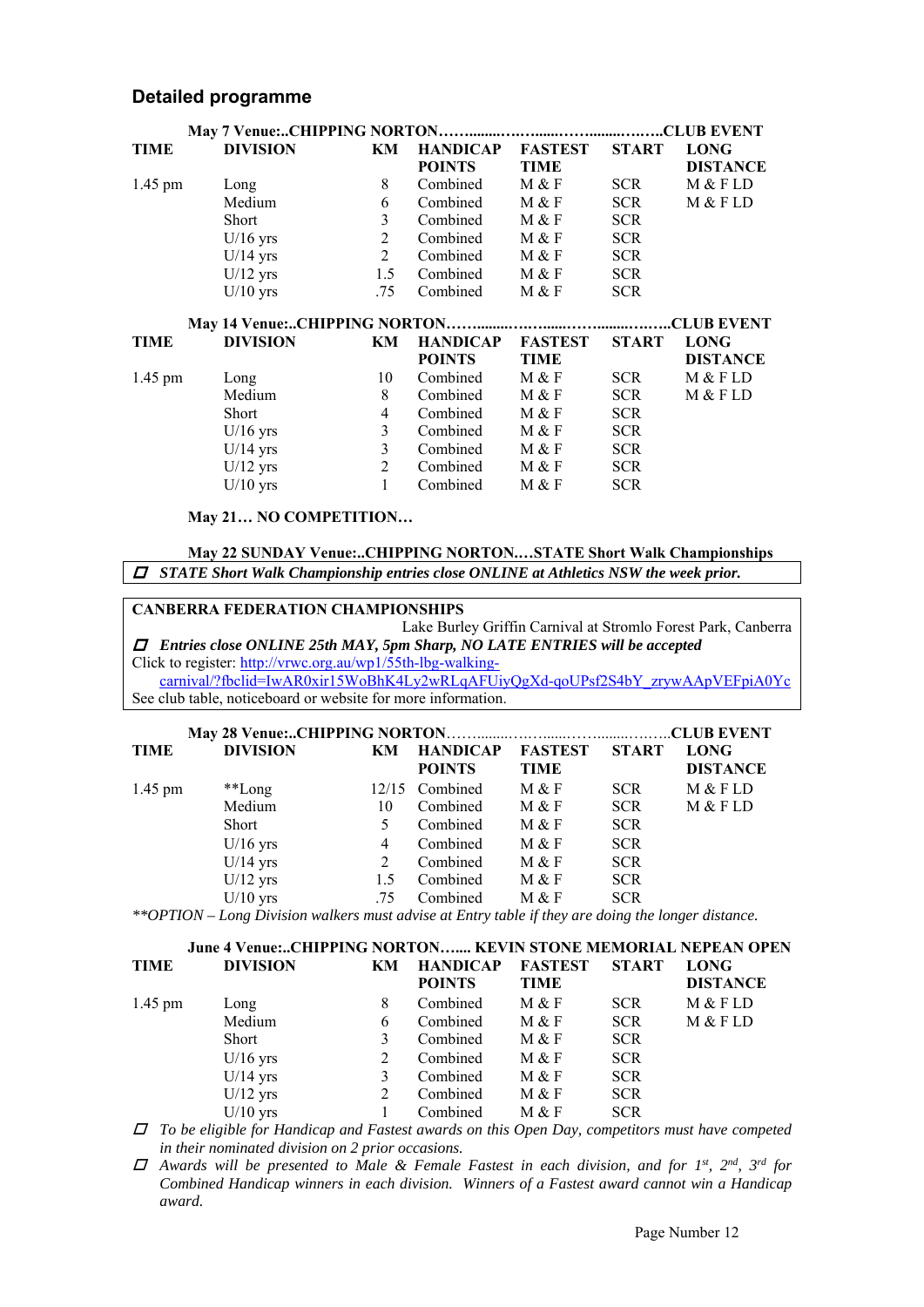#### **June 11 … NO COMPETITION…**

#### **June 12 SUNDAY Venue:..CANBERRA Lake Burley Griffin Carnival at Stromlo Forest Park, FEDERATION CHAMPIONSHIPS**

|                    | 1 alin, i eddenvition channi forwalli b                          |            |     |
|--------------------|------------------------------------------------------------------|------------|-----|
| $*8.00am$          | Event 1. RWA Open 30 km                                          | <b>NPS</b> | LD  |
| 8.00am             | Event 2. ACT Fitness 30 km Non Hcp/Judged contact only           |            |     |
| 8.00am             | Event 3. AACT W&M 30 km Champ Non Handicap event                 |            |     |
| *8.00am            | Event 4. RWA Open Women's 15 km Includes RWA Masters 15 km NPS   |            | LD. |
| $*8.00am$          | Event 5. RWA Open Men's 15 km Includes Masters 15 km             | <b>NPS</b> | LD  |
| 8.00am             | Event 6. ACT Fitness 15 km Non Hcp/Judged contact only           |            |     |
| 9.00am             | Event 7. ACT Fitness 8 km Non Hcp/Judged contact only            |            |     |
| $*10.30$ am        | Event 8. RWA Men's U20 10 km                                     | <b>NPS</b> |     |
| $10.30$ am         | Event 9. ACT Open (Over 19 years) 10 km Non Handicap Event       |            |     |
|                    | *10.30am Event 10. RWA Women's U20 10 km                         | <b>NPS</b> |     |
|                    | 11.45am – 12.15 noon PRESENTATIONS EVENTS 1 -10 & SPECIAL AWARDS |            |     |
|                    | *12.15pm Event 11. RWA Boys Under 10 1km                         | <b>NPS</b> |     |
| $*12.15 \text{pm}$ | Event 12. RWA Girls Under 10 1km                                 | <b>NPS</b> |     |
| $*12.25$ pm        | Event 13. RWA Boys Under 12 2km                                  | <b>NPS</b> |     |
| $*12.45 \text{pm}$ | Event 14. RWA Girls Under 12 2km                                 | <b>NPS</b> |     |
| $*1.05$ pm         | Event 15. RWA Boys Under 14 2km                                  | <b>NPS</b> |     |
| $*1.25$ pm         | Event 16. RWA Girls Under 14 2km                                 | <b>NPS</b> |     |
| $*1.45$ pm         | Event 17. RWA Boys Under 16 3km                                  | <b>NPS</b> |     |
| $*2.10$ pm         | Event 18. RWA Girls Under 16 3km                                 | <b>NPS</b> |     |
| $*2.40$ pm         | Event 19. RWA Boys Under 18 5km                                  | <b>NPS</b> |     |
| $*2.40$ pm         | Event 20. RWA Girls Under 18 5 km                                | <b>NPS</b> |     |
| *3.10pm            | Event 21. RWA Women's Open 5km                                   | <b>NPS</b> | LD. |
| $*3.10$ pm         | Event 22. RWA Men's Open 5km                                     | <b>NPS</b> | LD  |
|                    | 4.00pm PRESENTATIONS EVENTS 11 - 21                              |            |     |
| T 1' '1 1 1 4 Th   |                                                                  |            |     |

Individual and \*Team Events

|             |                 |     |                 |                | CLUB EVENT   |                 |  |
|-------------|-----------------|-----|-----------------|----------------|--------------|-----------------|--|
| <b>TIME</b> | <b>DIVISION</b> | KM. | <b>HANDICAP</b> | <b>FASTEST</b> | <b>START</b> | <b>LONG</b>     |  |
|             |                 |     | <b>POINTS</b>   | TIME           |              | <b>DISTANCE</b> |  |
| $1.45$ pm   | Long            | 10  | Combined        | M & F          | <b>SCR</b>   | M & F LD        |  |
|             | Medium          | 8   | Combined        | M & F          | <b>SCR</b>   | M & F LD        |  |
|             | Short           | 4   | Combined        | M & F          | <b>SCR</b>   |                 |  |
|             | $U/16$ yrs      |     | Combined        | M & F          | <b>SCR</b>   |                 |  |
|             | $U/14$ yrs      |     | Combined        | M & F          | <b>SCR</b>   |                 |  |
|             | $U/12$ yrs      | 1.5 | Combined        | M & F          | <b>SCR</b>   |                 |  |
|             | $U/10$ yrs      |     | Combined        | M & F          | <b>SCR</b>   |                 |  |

| <b>TIME</b> | <b>DIVISION</b> | KM             | <b>HANDICAP</b> | <b>FASTEST</b> | <b>START</b> | <b>LONG</b>     |
|-------------|-----------------|----------------|-----------------|----------------|--------------|-----------------|
|             |                 |                | <b>POINTS</b>   | <b>TIME</b>    |              | <b>DISTANCE</b> |
| $1.45$ pm   | Long            | 12/15          | Combined        | M & F          | <b>SCR</b>   | M & F LD        |
|             | Medium          | 10             | Combined        | M & F          | <b>SCR</b>   | M & F LD        |
|             | Short           |                | Combined        | M & F          | <b>SCR</b>   |                 |
|             | $U/16$ yrs      | $\overline{4}$ | Combined        | M & F          | <b>SCR</b>   |                 |
|             | $U/14$ yrs      | $\mathcal{L}$  | Combined        | M & F          | <b>SCR</b>   |                 |
|             | $U/12$ yrs      | 1.5            | Combined        | M & F          | <b>SCR</b>   |                 |
|             | $U/10$ yrs      | .75            | Combined        | M & F          | <b>SCR</b>   |                 |
|             |                 |                |                 |                |              |                 |

*\*\*OPTION – Long Division walkers must advise at Entry table if they are doing the longer distance.*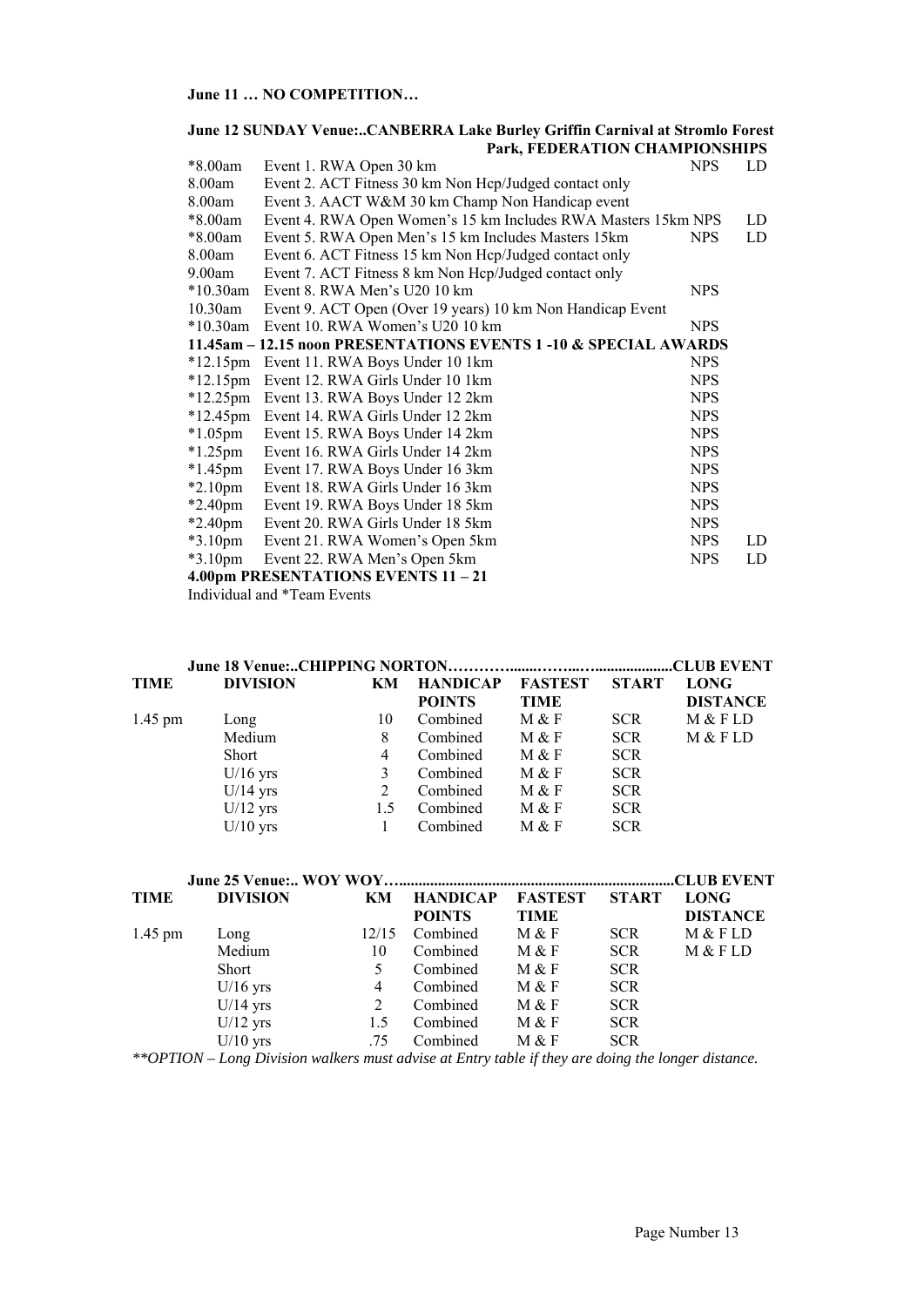| TIME      | <b>DIVISION</b> | KM                          | <b>HANDICAP</b><br><b>POINTS</b> | <b>FASTEST</b><br>TIME | <b>START</b> | <b>LONG</b><br><b>DISTANCE</b> |
|-----------|-----------------|-----------------------------|----------------------------------|------------------------|--------------|--------------------------------|
| $1.45$ pm | Long            | 8                           | Combined                         | M & F                  | <b>SCR</b>   | M & F LD                       |
|           | Medium          | 6                           | Combined                         | M & F                  | <b>SCR</b>   | M & FLD                        |
|           | Short           | 3                           | Combined                         | M & F                  | <b>SCR</b>   |                                |
|           | $U/16$ yrs      | 2                           | Combined                         | M & F                  | <b>SCR</b>   |                                |
|           | $U/14$ yrs      | $\mathcal{D}_{\mathcal{L}}$ | Combined                         | M & F                  | <b>SCR</b>   |                                |
|           | $U/12$ yrs      | 1.5                         | Combined                         | M & F                  | <b>SCR</b>   |                                |
|           | $U/10$ yrs      |                             | Combined                         | M & F                  | <b>SCR</b>   |                                |

 *To be eligible for Handicap and Fastest awards on this Open Day, competitors must have competed in their nominated division on 3 prior occasions.* 

 *Awards will be presented to Male & Female Fastest in each division, and for 1st, 2nd, 3rd for Combined Handicap winners in each division. Winners of a Fastest award cannot win a Handicap award.* 

|  | (DWA Postal Challange) |
|--|------------------------|

|           |                 |     |                 | (IN WALT USTAL CHARGE) |              |                 |  |
|-----------|-----------------|-----|-----------------|------------------------|--------------|-----------------|--|
| TIME      | <b>DIVISION</b> | KM  | <b>HANDICAP</b> | <b>FASTEST</b>         | <b>START</b> | <b>LONG</b>     |  |
|           |                 |     | <b>POINTS</b>   | <b>TIME</b>            |              | <b>DISTANCE</b> |  |
| $1.45$ pm | Long            | 10  | Combined        | M & F                  | <b>SCR</b>   | M & F LD        |  |
|           | Medium          | 10  | Combined        | M & F                  | <b>SCR</b>   | M & F LD        |  |
|           | Short           |     | Combined        | M & F                  | <b>SCR</b>   |                 |  |
|           | $U/16$ yrs      | 4   | Combined        | M & F                  | <b>SCR</b>   |                 |  |
|           | $U/14$ yrs      |     | Combined        | M & F                  | <b>SCR</b>   |                 |  |
|           | $U/12$ yrs      |     | Combined        | M & F                  | <b>SCR</b>   |                 |  |
|           | $U/10$ yrs      | 1.5 | Combined        | M & F                  | <b>SCR</b>   |                 |  |
|           |                 |     |                 |                        |              |                 |  |

**July 16 SATURDAY Venue:.. University of Newcastle, Ourimbah...…....……STATE ANSW Team Walk Championships** 

 *STATE ANSW Team Walk Championship entries close ONLINE at Athletics NSW the week prior.* 

#### **July 23 Venue:.. CHIPPING NORTON…...PARRAMATTA LITTLE ATHLETICS OPEN**

| TIME      | <b>DIVISION</b> | KM             | <b>HANDICAP</b><br><b>POINTS</b> | <b>FASTEST</b><br>TIME | <b>START</b> | <b>LONG</b><br><b>DISTANCE</b> |
|-----------|-----------------|----------------|----------------------------------|------------------------|--------------|--------------------------------|
| $1.45$ pm | **Long          | 12             | Combined                         | M & F                  | <b>SCR</b>   | M & F LD                       |
|           | Medium          | 10             | Combined                         | M & F                  | <b>SCR</b>   | M & F LD                       |
|           | Short           | 5.             | Combined                         | M & F                  | <b>SCR</b>   |                                |
|           | $U/16$ yrs      | 4              | Combined                         | M & F                  | <b>SCR</b>   |                                |
|           | $U/14$ yrs      | $\mathfrak{D}$ | Combined                         | M & F                  | <b>SCR</b>   |                                |
|           | $U/12$ yrs      | 1.5            | Combined                         | M & F                  | <b>SCR</b>   |                                |
|           | $U/10$ yrs      | .75            | Combined                         | M & F                  | <b>SCR</b>   |                                |

 *To be eligible for Handicap and Fastest awards on this Open Day, competitors must have competed in their nominated division on 3 prior occasions.* 

 *Awards will be presented to Male & Female Fastest in each division, and for 1st, 2nd, 3rd for Combined Handicap winners in each division. Winners of a Fastest award cannot win a Handicap award.* 

| TIME      | <b>DIVISION</b> | KM | <b>HANDICAP</b> | FASTEST | START      | <b>LONG</b>     |  |
|-----------|-----------------|----|-----------------|---------|------------|-----------------|--|
|           |                 |    | <b>POINTS</b>   | TIME    |            | <b>DISTANCE</b> |  |
| $1.45$ pm | Long            | 8  | Combined        | M & F   | <b>SCR</b> | M & FLD         |  |
|           | Medium          | 6  | Combined        | M & F   | <b>SCR</b> | M & FLD         |  |
|           | Short           |    | Combined        | M & F   | <b>SCR</b> |                 |  |
|           | $U/16$ yrs      |    | Combined        | M & F   | <b>SCR</b> |                 |  |
|           | $U/14$ yrs      |    | Combined        | M & F   | <b>SCR</b> |                 |  |
|           | $U/12$ yrs      |    | Combined        | M & F   | <b>SCR</b> |                 |  |
|           | $U/10$ yrs      |    | Combined        | M & F   | <b>SCR</b> |                 |  |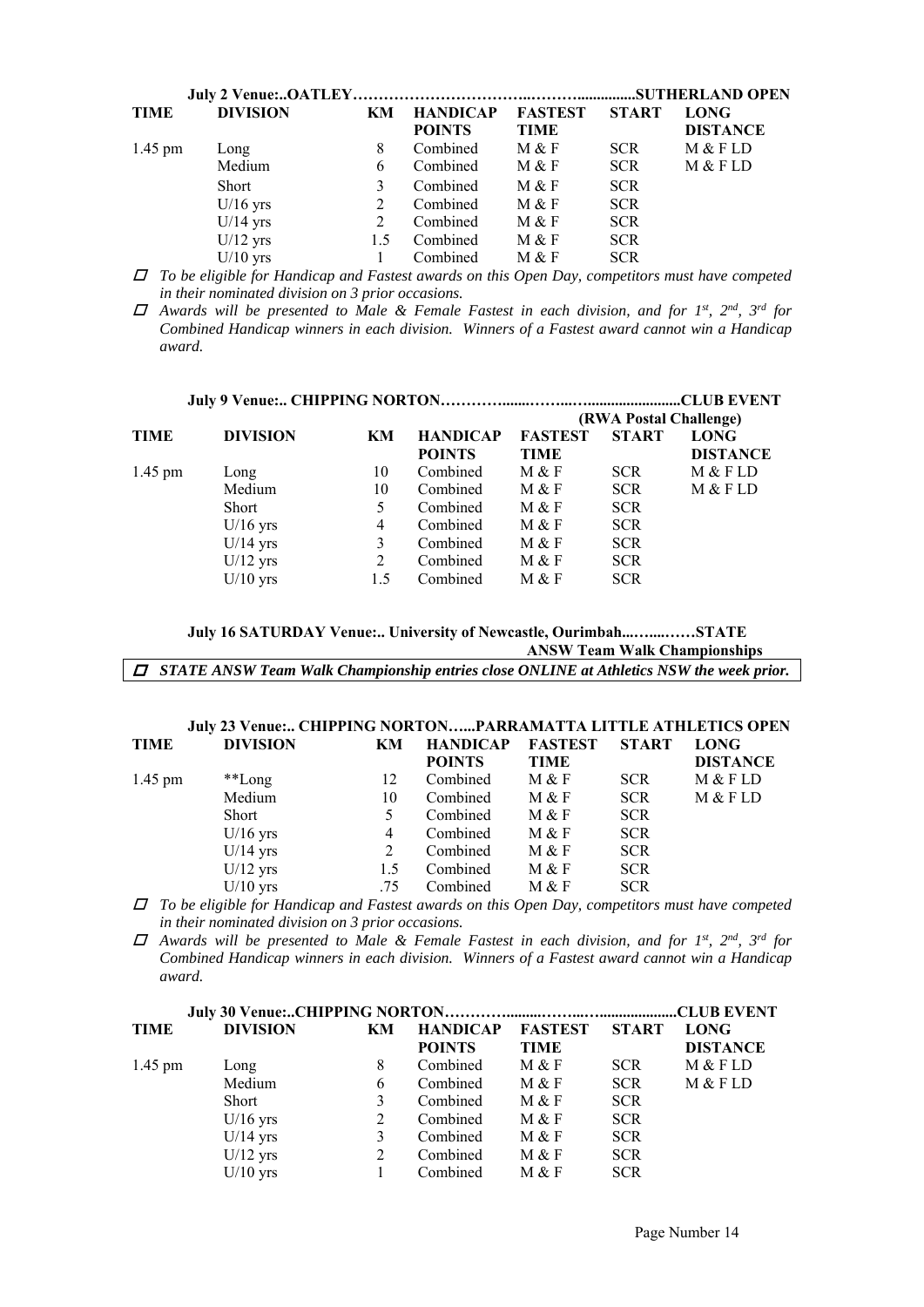#### **August 6… NO COMPETITION…**

|             | August 7 SUNDAY Venue: CHIPPING NORTONSTATE                                                    |                |                 |                |              |                   |  |
|-------------|------------------------------------------------------------------------------------------------|----------------|-----------------|----------------|--------------|-------------------|--|
|             | <b>ANSW Long Walk Championships</b>                                                            |                |                 |                |              |                   |  |
| 0           | STATE ANSW Long Walk Championship entries close ONLINE at Athletics NSW the week prior.        |                |                 |                |              |                   |  |
|             |                                                                                                |                |                 |                |              |                   |  |
|             |                                                                                                |                |                 |                |              | <b>CLUB EVENT</b> |  |
| TIME        | <b>DIVISION</b>                                                                                | KM             | <b>HANDICAP</b> | <b>FASTEST</b> | <b>START</b> | <b>LONG</b>       |  |
|             |                                                                                                |                | <b>POINTS</b>   | <b>TIME</b>    |              | <b>DISTANCE</b>   |  |
| $1.45$ pm   | Long                                                                                           | 10             | Combined        | M & F          | <b>SCR</b>   | M & F LD          |  |
|             | Medium                                                                                         | 8              | Combined        | M & F          | <b>SCR</b>   | M & F LD          |  |
|             | Short                                                                                          | 4              | Combined        | M & F          | <b>SCR</b>   |                   |  |
|             | $U/16$ yrs                                                                                     | 3              | Combined        | M & F          | <b>SCR</b>   |                   |  |
|             | $U/14$ yrs                                                                                     | $\overline{2}$ | Combined        | M & F          | <b>SCR</b>   |                   |  |
|             | $U/12$ yrs                                                                                     | 1.5            | Combined        | M & F          | <b>SCR</b>   |                   |  |
|             | $U/10$ yrs                                                                                     | 1              | Combined        | M & F          | <b>SCR</b>   |                   |  |
|             |                                                                                                |                |                 |                |              |                   |  |
|             | August 20 Venue:CHIPPING NORTON                                                                |                |                 |                |              | CLUB EVENT.       |  |
| <b>TIME</b> | <b>DIVISION</b>                                                                                | KM             | <b>HANDICAP</b> | <b>FASTEST</b> | <b>START</b> | <b>LONG</b>       |  |
|             |                                                                                                |                | <b>POINTS</b>   | <b>TIME</b>    |              | <b>DISTANCE</b>   |  |
| 1.45 pm     | Long                                                                                           | 12/15          | Combined        | M & F          | <b>SCR</b>   | M & F LD          |  |
|             | Medium                                                                                         | 10             | Combined        | M & F          | <b>SCR</b>   | M & F LD          |  |
|             | Short                                                                                          | 5              | Combined        | M & F          | <b>SCR</b>   |                   |  |
|             | $U/16$ yrs                                                                                     | 4              | Combined        | M & F          | <b>SCR</b>   |                   |  |
|             | $U/14$ yrs                                                                                     | $\mathfrak{Z}$ | Combined        | M & F          | <b>SCR</b>   |                   |  |
|             | $U/12$ yrs                                                                                     | $\overline{2}$ | Combined        | M & F          | <b>SCR</b>   |                   |  |
|             | $U/10$ yrs                                                                                     | 1.5            | Combined        | M & F          | <b>SCR</b>   |                   |  |
|             | Most distance walked finishes at conclusion of today's events for the Barrett (men) and Neasby |                |                 |                |              |                   |  |
|             |                                                                                                |                |                 |                |              |                   |  |

 *(ladies) trophies* 

#### \*\*\* **POINT SCORE FINISHES**

#### **August 27 Venue:.. CHIPPING NORTON ................................CLUB CHAMPIONSHIPS**

Trophies 1st, 2nd, 3rd for M & F Fastest in each division Medals 1st, 2nd, 3rd for Combined Handicap winners in each division Winners of a trophy cannot win a Handicap medal.

| <b>DIVISION</b> | KМ  | <b>START</b> | <b>LONG</b>     |
|-----------------|-----|--------------|-----------------|
|                 |     |              | <b>DISTANCE</b> |
| Long            | 10  | <b>SCR</b>   | M & F LD        |
| Medium          | 8   | <b>SCR</b>   | M & F LD        |
| Short           | 4   | <b>SCR</b>   |                 |
| $U/16$ yrs      | 3   | <b>SCR</b>   |                 |
| $U/14$ yrs      | 2   | <b>SCR</b>   |                 |
| $U/12$ yrs      | 1.5 | <b>SCR</b>   |                 |
| $U/10$ yrs      | .75 | <b>SCR</b>   |                 |
|                 |     |              |                 |

 *A.E. Brown (Men) and Deanna Rahill (Ladies) style award. The winners must be members of NSWRWC and in Long or Medium division* 

#### **September 3 Venue:..CHIPPING NORTON……………….………PRESENTATION DAY**  1.30pmSausage Sizzle & Presentation

#### **September 11 SUNDAY Venue:..MIDDLE PARK, Melbourne...…….....FEDERATION & ATHLETICS AUSTRALIA CHAMPIONSHIPS**

|  | 9.00am 20km AA Championship & RWA Teams  | Open Men       |
|--|------------------------------------------|----------------|
|  | 9.00am 20km RWA Championship             | Masters Men    |
|  | 9.00am 20km AA Championship              | Open Women     |
|  | 9.15am 2km RWA Championship & Teams Race | U12 Boys/Girls |
|  | 9.35am 3km AA Championship & RWA Teams   | U14 Boys/Girls |